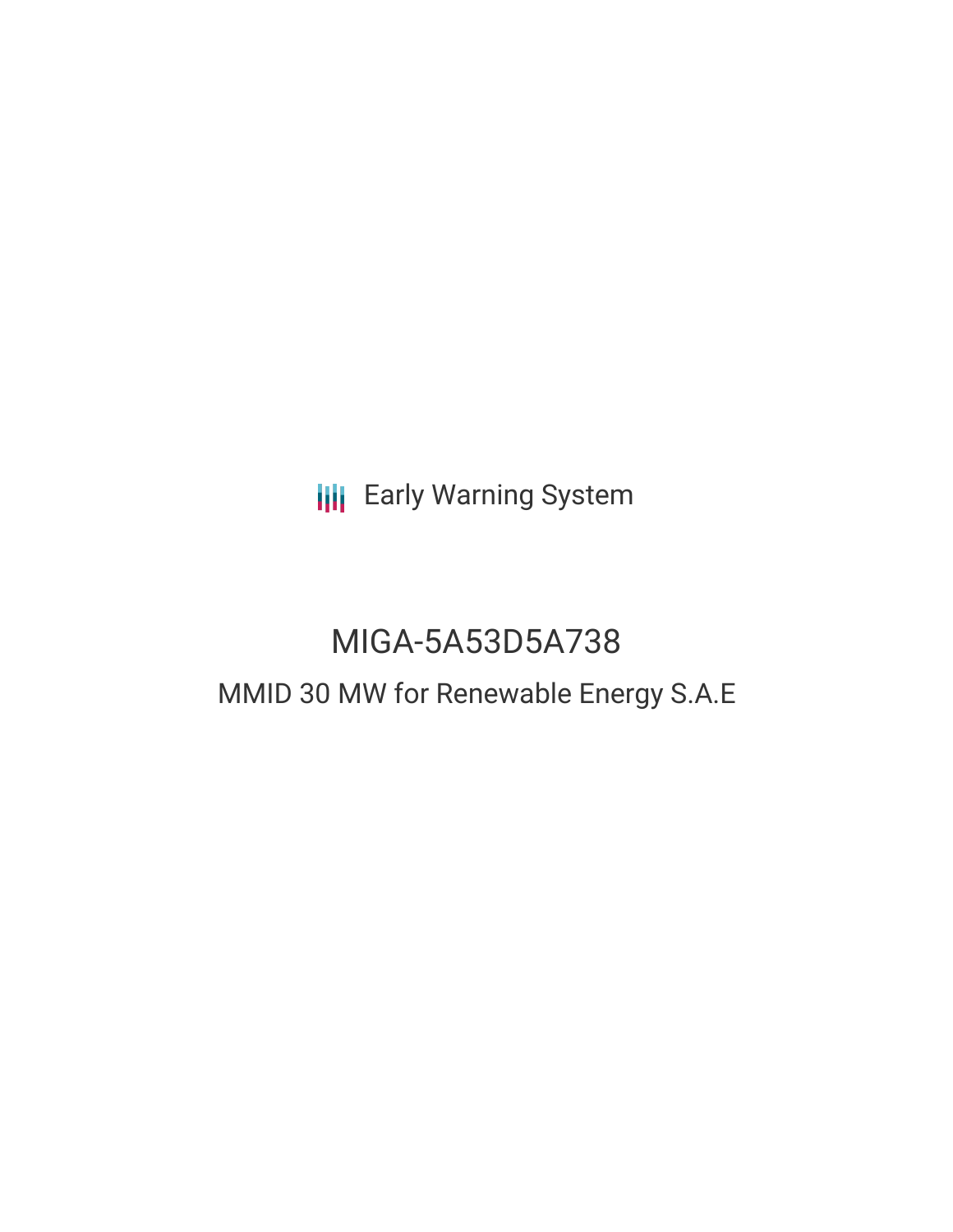### **Quick Facts**

| <b>Countries</b>               | Egypt                                           |
|--------------------------------|-------------------------------------------------|
| <b>Specific Location</b>       | <b>Aswan Province</b>                           |
| <b>Financial Institutions</b>  | Multilateral Investment Guarantee Agency (MIGA) |
| <b>Status</b>                  | Active                                          |
| <b>Bank Risk Rating</b>        | B                                               |
| <b>Voting Date</b>             | 2017-09-20                                      |
| <b>Borrower</b>                | ib vogt GmbH                                    |
| <b>Sectors</b>                 | Energy                                          |
| <b>Investment Type(s)</b>      | Guarantee                                       |
| <b>Investment Amount (USD)</b> | $$1.34$ million                                 |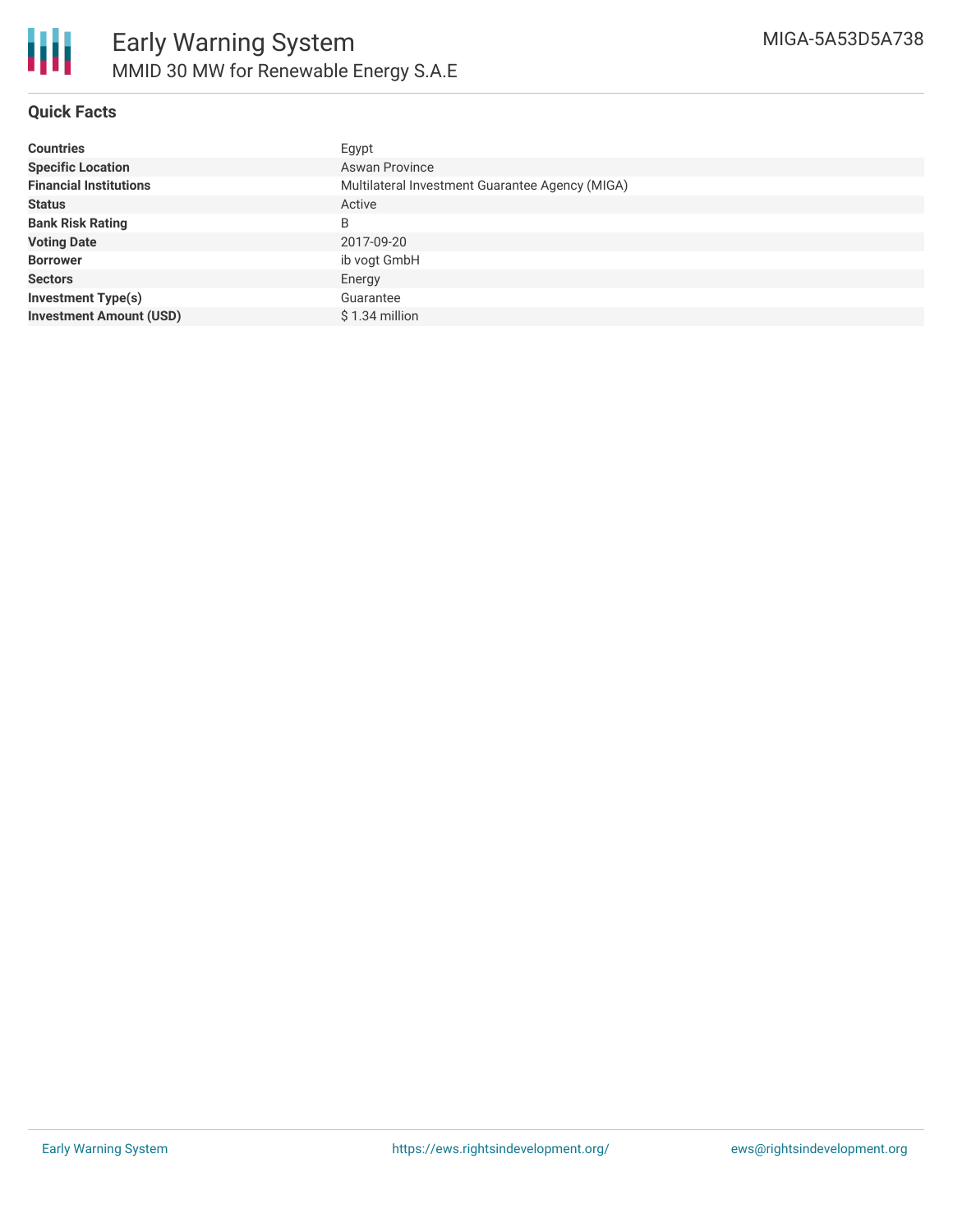

### **Project Description**

According to bank documents, ib vogt GmbH , is seeking MIGA coverage of the commercial debt tranche on a solar photovoltaic (PV) plant developed by the company MMID 30 MW for Renewable Energy S.A.E (MMID 30). MMID 30 is a Special Purpose Vehicle (SPV) company owned by a consortium constituted of Infinity Solar Energy SAE and ib vogt (the sponsors). The sponsors will be responsible for managing construction and operational aspects of a 30 Mega Watts alternative current (MWAC) solar PV plant located in the Benban solar complex in the Aswan Province of Egypt. ib vogt was selected as the Engineering Procurement and Construction (EPC) and Operations and Maintenance (O&M) contractor for the project.

The project forms part of the Egyptian government's feed-in-tariff (FiT) scheme aimed at diversifying and securing Egypt's electricity supply. The European Bank for Reconstruction and Development (EBRD) is also providing long term senior debt financing to the project.

In addition to MMID 30, ib vogt is seeking MIGA coverage of the commercial debt tranche on two additional solar plants: Taqa 50; and Phoenix Power 1, which is also seeking International Finance Cooperation (IFC) finance. All three projects are within the Benban solar complex and each is covered under a separate ESRS.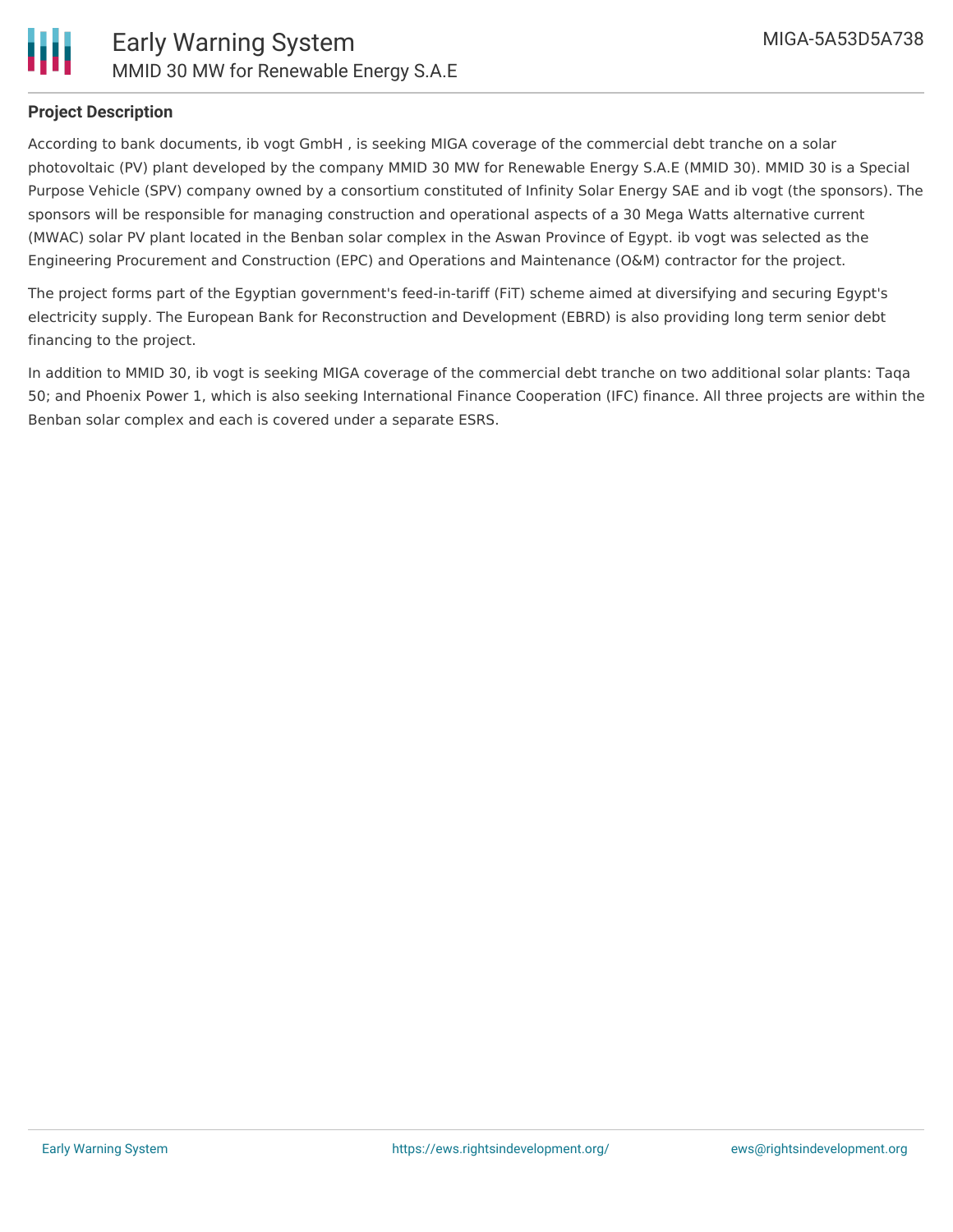

### **Investment Description**

Multilateral Investment Guarantee Agency (MIGA)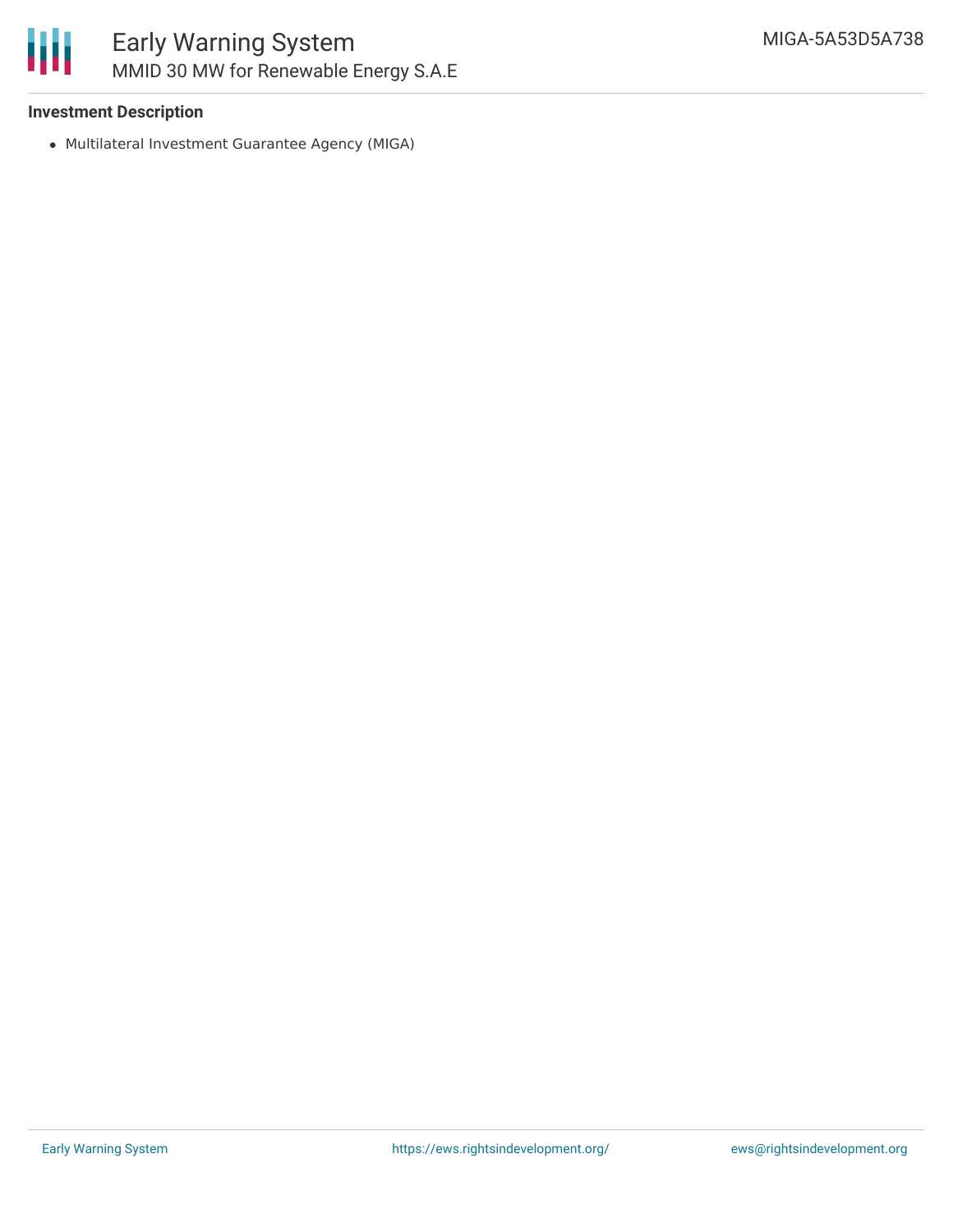

### **Private Actors Description**

MMID 30 is a Special Purpose Vehicle (SPV) company owned by a consortium constituted of Infinity Solar Energy SAE and ib vogt (the sponsors).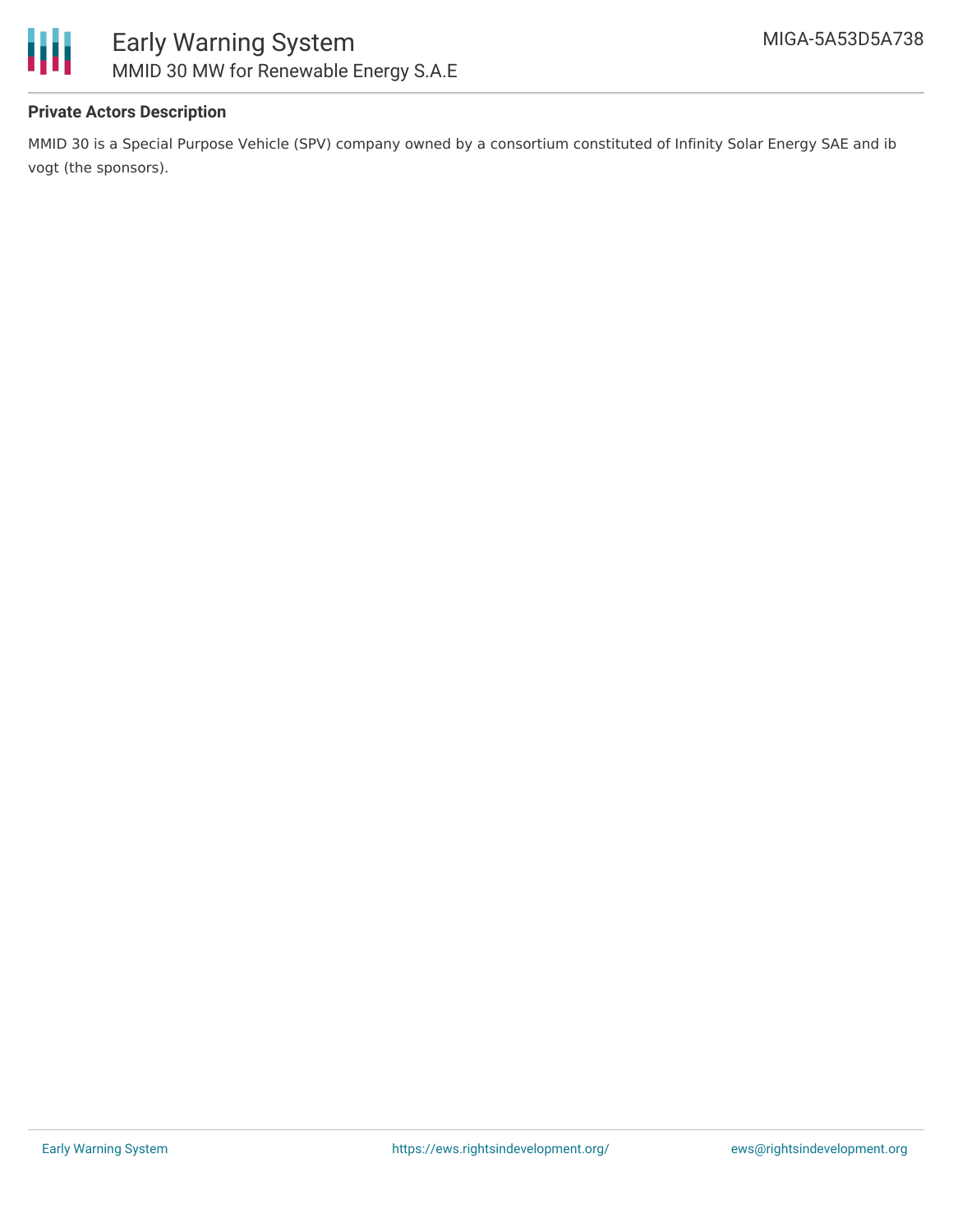

### Early Warning System MMID 30 MW for Renewable Energy S.A.E

| <b>Private Actor 1</b> | <b>Private Actor</b><br>1 Role | <b>Private Actor</b><br>1 Sector | <b>Relation</b>          | <b>Private Actor 2</b>    | <b>Private Actor</b><br>2 Role | <b>Private Actor</b><br>2 Sector |
|------------------------|--------------------------------|----------------------------------|--------------------------|---------------------------|--------------------------------|----------------------------------|
|                        | $\overline{\phantom{0}}$       | $\overline{\phantom{a}}$         | $\overline{\phantom{a}}$ | ib vogt GmbH              | Contractor                     | -                                |
| $\sim$                 | . .                            | $\overline{\phantom{a}}$         |                          | ib vogt GmbH              | Investor                       | $\overline{\phantom{a}}$         |
| $\,$                   | $\sim$                         | $\overline{\phantom{a}}$         | $\overline{\phantom{a}}$ | Infinity Solar Energy SAE | Investor                       | $\overline{\phantom{a}}$         |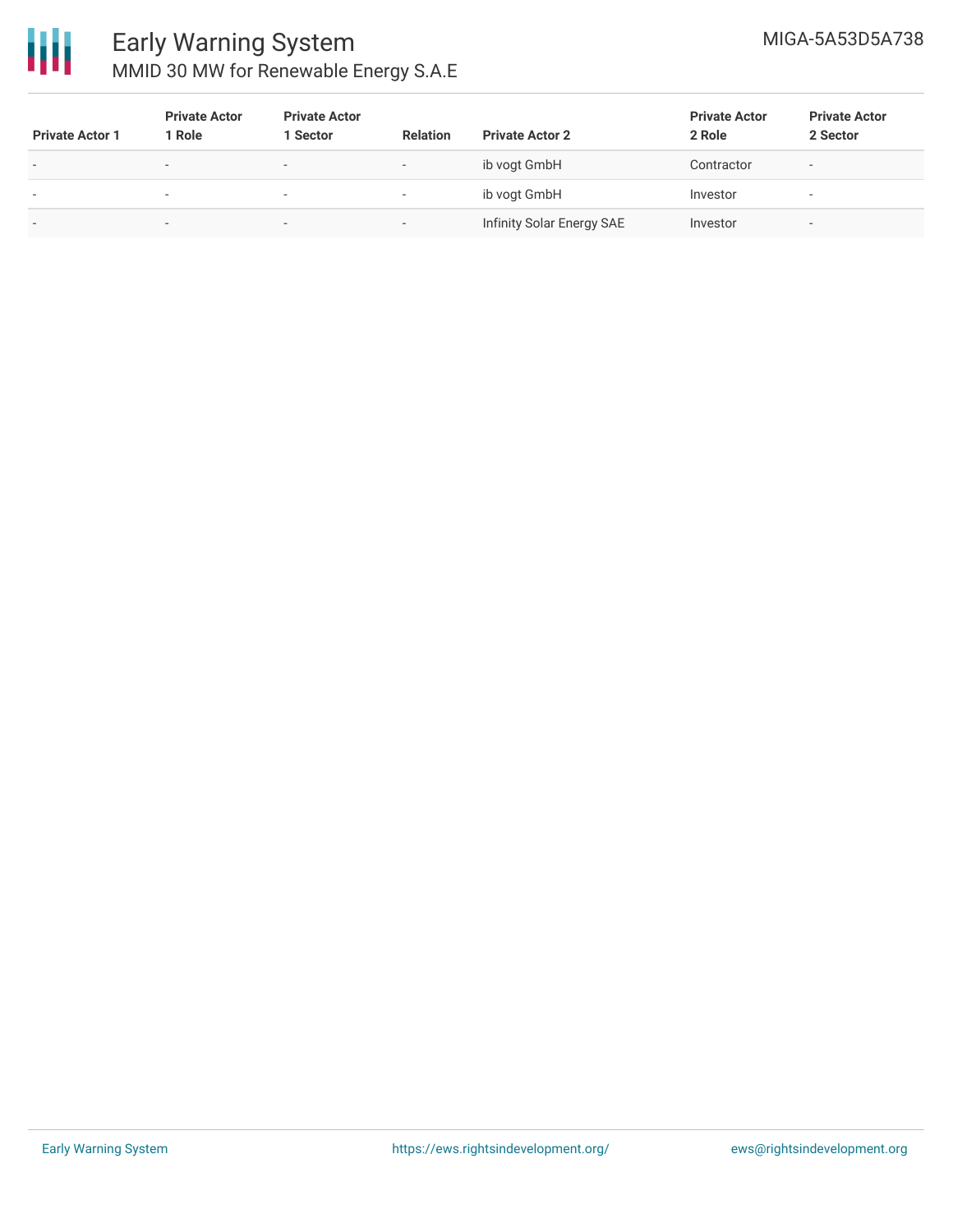

### **Contact Information**

### **ACCOUNTABILITY MECHANISM OF MIGA**

The Compliance Advisor Ombudsman (CAO) is the independent complaint mechanism and fact-finding body for people who believe they are likely to be, or have been, adversely affected by an IFC or MIGA- financed project. If you submit a complaint to the CAO, they may assist you in resolving a dispute with the company and/or investigate to assess whether the IFC is following its own policies and procedures for preventing harm to people or the environment. If you want to submit a complaint electronically, you can email the CAO at CAO@worldbankgroup.org. You can learn more about the CAO and how to file a complaint at http://www.cao-ombudsman.org/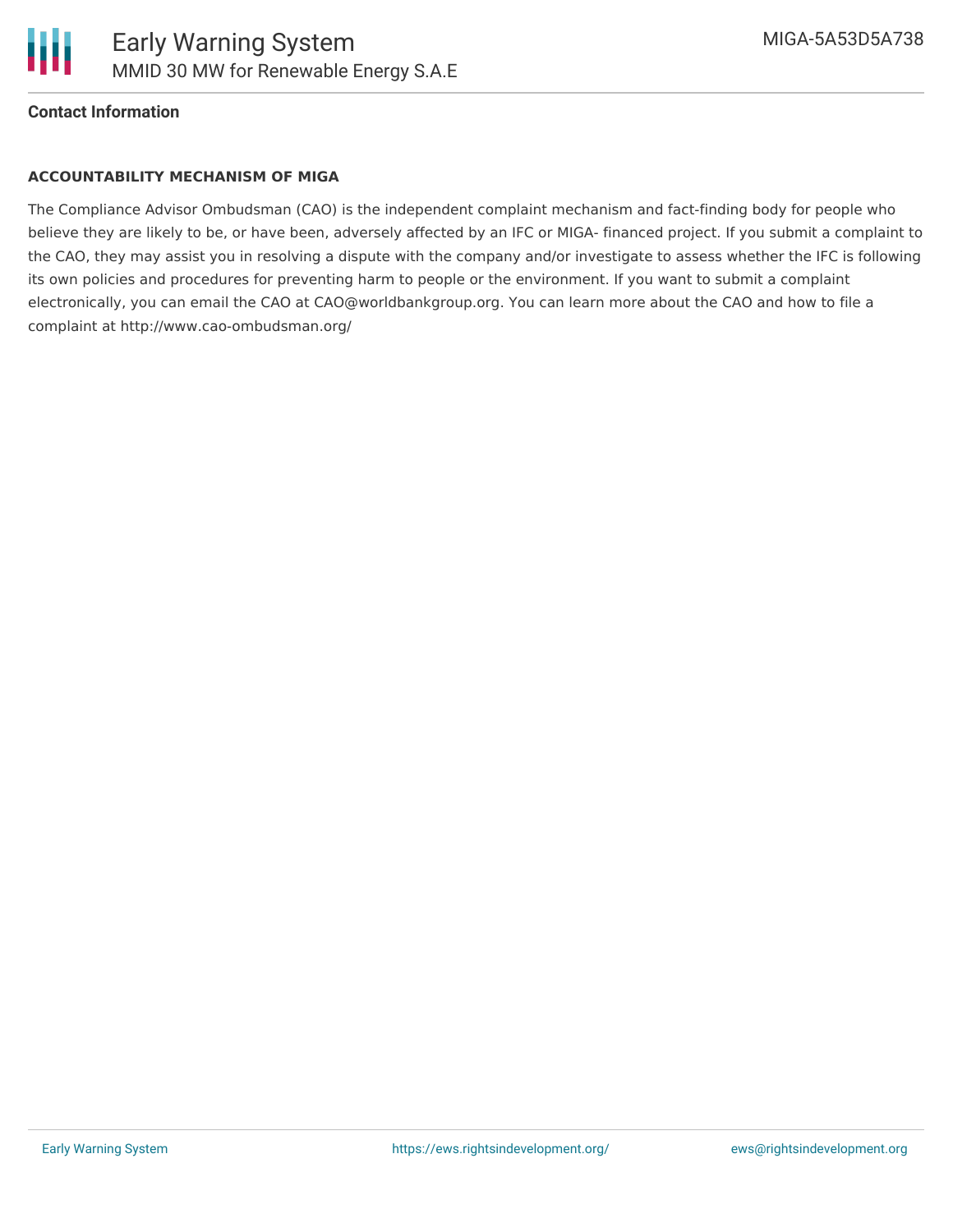

### **Bank Documents**

- [Environmental](https://www.miga.org/Documents/SPGDisclosures/MMID 30_Egypt FiT 2  IB Vogt ESAP_10082017-Clean.pdf) and Social Action Plan
- [Environmental](https://www.miga.org/Documents/SPGDisclosures/MMID 30 Benban -ESIA Final Report.pdf) and Social Impact Assessment for 30 MW PV Power Plant Benban Solar Park, Aswan Governo
- Strategic [Environmental](https://www.miga.org/Documents/SPGDisclosures/Benban Strategic Environmental and Social Assessment- Feb2016  Final Report.pdf) and Social Assessment Benban 1.8 GW photovoltaic solar park (NREA), Egypt